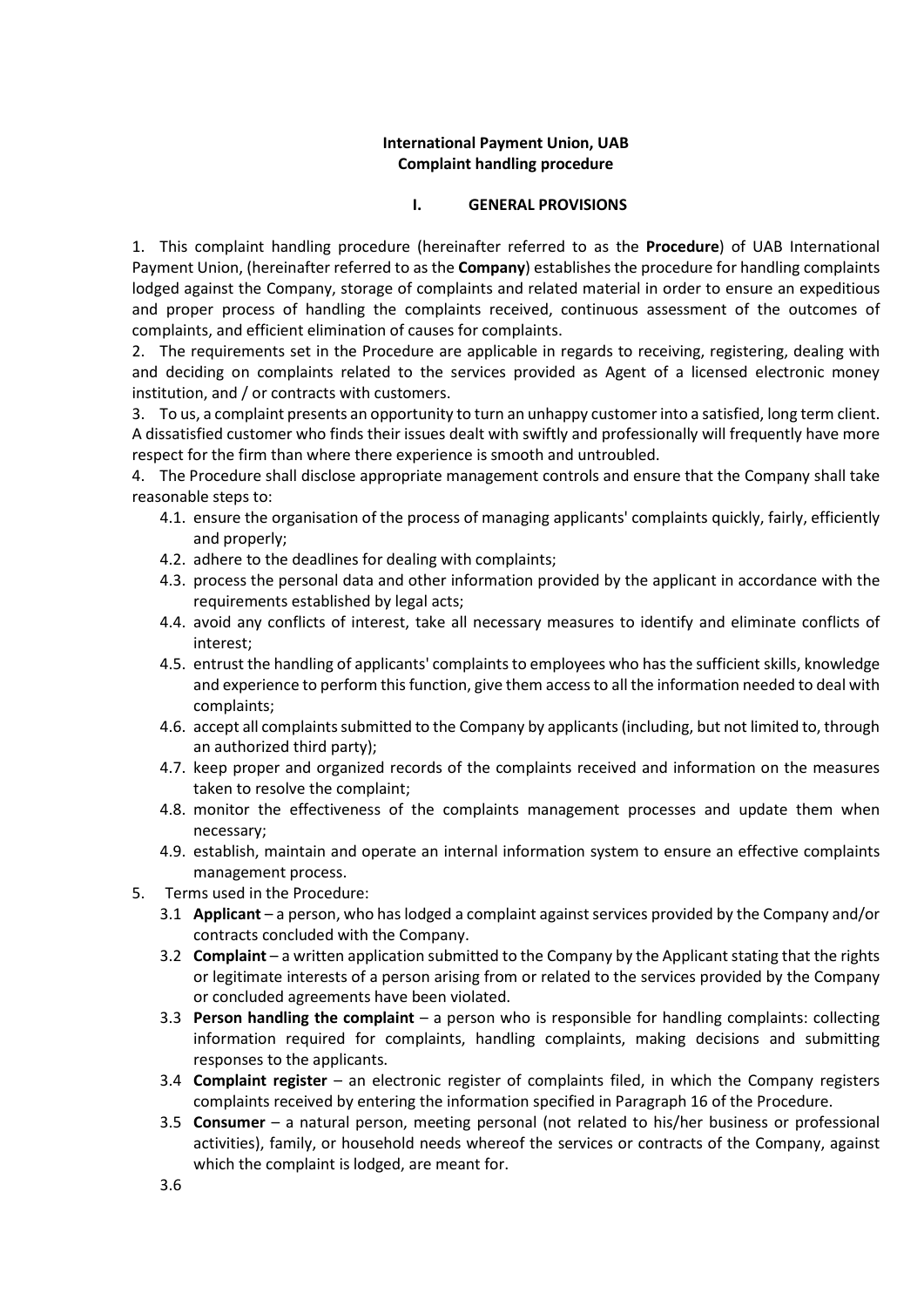# II. LODGING AND ACCEPTING COMPLAINTS

6. Complaints shall be submitted in writing by filing a complaint electronically, by mail, or upon delivery to the Company's registered office.

7. The complaint must contain the following information:

Name and surname of the Applicants – natural persons, name of legal persons;

- 7.1. If the Applicant is represented by another person name and surname of the representative and the basis of representation;
- 7.2. Date of Complaint submission;
- 7.3. Address of the Applicant;
- 7.4. Contact data of the Applicant: phone number, email address;
- 7.5. The essence of the Complaint actions (inactions) of the Company, which the Complaint is lodged against, related to the Company's activities and/or provision of services, as well as the arguments and reasons, on which the Applicant substantiates his/her claims;
- 7.6. Requirements of the Applicant;
- 7.7. List of documents enclosed together with the Complaint;
- 7.8. Signature of the Applicant or his/her representative.

8. The Applicant must enclose to the complaint all documents confirming his/her arguments and claims. If the Complaint is lodged by the representative of the Applicant, the Complaint must be accompanied by a valid authorization or other document certifying the right of the representative's powers to lodge a Complaint and receive a response from the Company.

9. Complaints may be lodged in Lithuanian or English languages.

10. The submitted Complaint shall be assessed if its compliant with the requirements set out in Paragraphs 7, 8 and 9 of the Procedure. If the Complaint meets the requirements, it shall be accepted and a notice that the Complaint has been accepted, specifying the deadline for handling the Complaint and informing that the Complaint handling process is free of charge is sent to the Applicant on the next business day at the latest.

11. If the Complaint does not comply with the requirements indicated in Paragraphs 7, 8 and 9 of the Procedure, the Applicant shall be notified not later than within 3 business days by sending a notice indicating the deficiencies of the Complaint and proposing to eliminate them.

12. Anonymous Complaints are not accepted.

#### III. REGISTERING COMPLAINTS

13. The employee of the Company, who has accepted the Complaint, shall register the Complaint in the Complaint register (Annex No. 2) with a respective reference number.

14. When registering a Complaint, the details listed in Paragraph 16 of the Procedure shall be entered and an electronic version of the Complaint shall be enclosed (if the Complaint is lodged by mail or delivered to the Company's head office, the Complaint including all annexes thereto shall be scanned).

15. After the Complaint has been registered, the employee shall not later than on the next business day refer the Complaint including all annexes thereto to the Person handling the complaint.

16. The following data shall be entered into the Complaint register:

- 16.1. Applicant's full name (for natural persons) or name (for legal entities);
- 16.2. Applicant's address specified in the Complaint and other contact details;
- 16.3. date of the Complaint receipt and its receipt method;
- 16.4. essence of the Complaint (brief contents);
- 16.5. Company's services for which the Complaint is lodged against, their types;
- 16.6. date of sending a reply to the Applicant;
- 16.7. final Complaint handling outcome (decision);
- 16.8. name and position of the employee of the Company who examined the Complaint and provided a response to the Applicant;
- 16.9. additional important information, if any.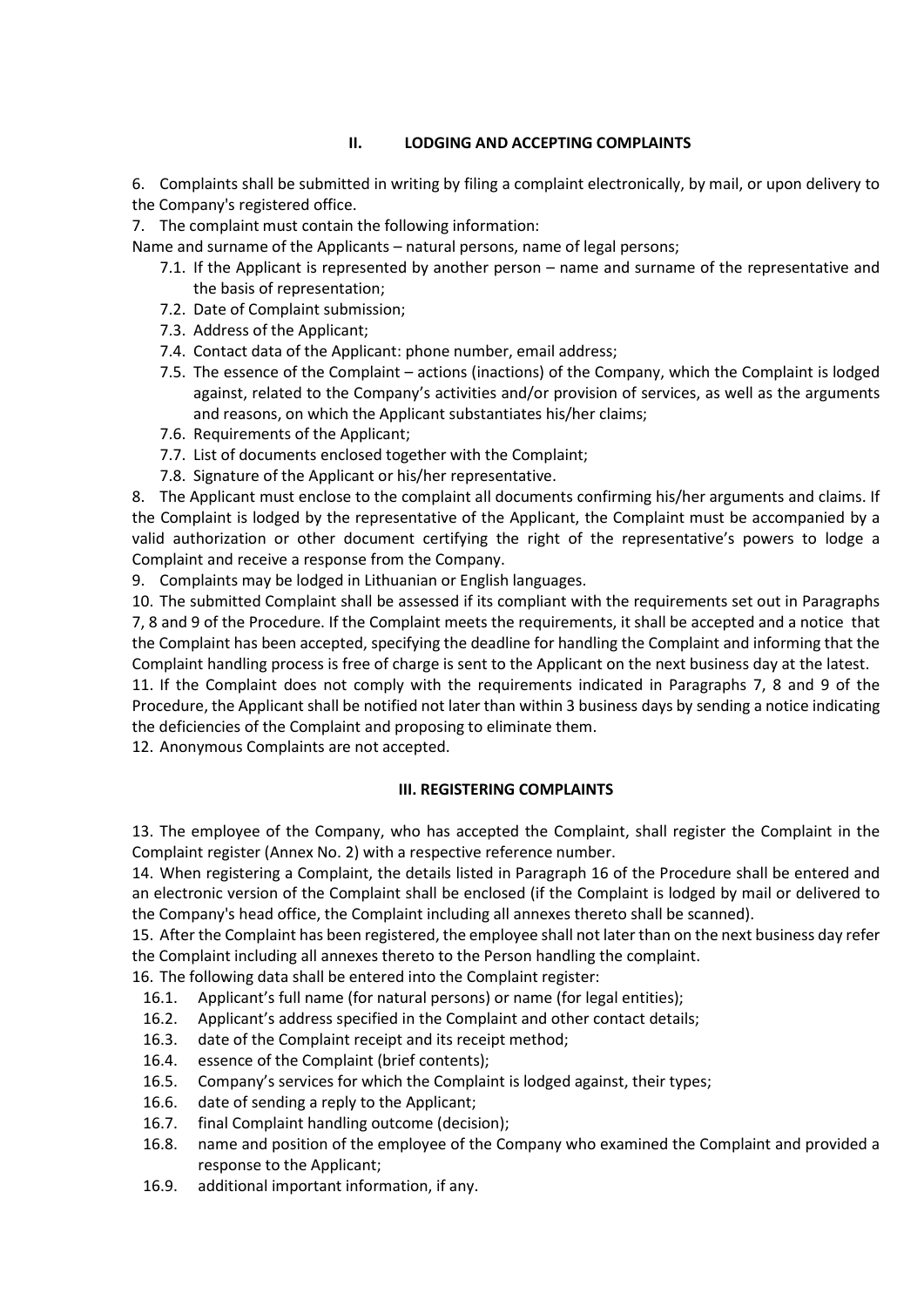17. The Company collects and, at the request of the Bank of Lithuania, must provide information on the number of received Complaints, broken down by the reasons for submission and the results of the examination (received complaints, examined complaints, satisfied complaints, partially satisfied complaints). 18. The Applicant must be in all cases answered in writing by sending a response by post, e-mail or other durable medium if agreed between the Applicant and the Company.

19. Examined Complaints including all documentation shall be stored in a separate file and/or in the Company's electronic data storage system in accordance with the procedure established by law, but not less than 3 years from the date of submission of final reply to the Applicant.

#### IV. COMPLAINT HANDLING AND DECISION MAKING

20. The Company shall seek to handle Complaints as promptly and comprehensively as possible. The Company shall handle Complaints in accordance with the principles of respect for human rights, justice, good faith, reasonableness, objectivity, impartiality, operation, and other principles established in the legal acts of the Republic of Lithuania applicable to the Company.

21. The Person handling the complaint shall handle the Complaint himself/herself and draw up a reply to the Applicant within the shortest possible time, but not later than within the time limits specified in Paragraph 25 of the Procedure.

22. If the Complaint is lodged regarding the actions (inactions) of the Person handling the complaint or the actions (inactions) of his/her close relatives (if such are employed in the Company), the Person handling the complaint shall notify the General Manager of the Company of the same and disengage himself/herself from handling such complaint. In such a case, the General Manager of the Company shall appoint another competent person, who shall handle the Complaint, make a decision, and submit a reply to the Applicant. A person, whose actions (inactions) are reported against, a close relative of such person, or a person directly subordinate to such person may not be appointed to handle the Complaint. In the event of any other circumstances that cause a conflict of interest, the Person handling the complaint must immediately inform the General Manager of the Company and disengage himself/herself from handling a particular Complaint.

23. The Person handling the complaint shall collect and evaluate all documents and data related to the Complaint in question, which have been submitted by the Applicant and which the Company may legitimately collect on its own initiative.

24. If necessary, the Person handling the complaint shall have the right to request the Applicant to provide additional information and/or documents, which may affect proper handling of the Complaint, within a specified time limit, which may not be less than 5 calendar days.

25. The Complaint shall be examined, and a response shall be submitted to the Applicant no later than within 15 working days from the day of receipt of the Complaint. If the Complaint cannot be examined within the period specified in this paragraph, the Person handling the complaint must inform the Applicant, indicate the circumstances of the delay in replying and the deadline (which may be extended to 35 working days) by which the Complaint will be examined and an answer shall be submitted to the Applicant.

26. The Person handling the complaint shall prepare a response in the light of the circumstances identified during the Complaint handling process and, if applicable, take one of the following decisions:

- 26.1. to dismiss the Complaint;
- 26.2. to partially satisfy the requirements declared in the Complaint;
- 26.3. to fully satisfy the requirements declared in the Complaint.

27. If, during the Complaint handling process, the Applicant, who has lodged the Complaint, waives his/her claim in writing, the Person handling the complaint shall terminate the Complaint examination. In such a case, a respective entry of the waive of Complaint and termination of Complaint examination process shall be made in the Complaint register.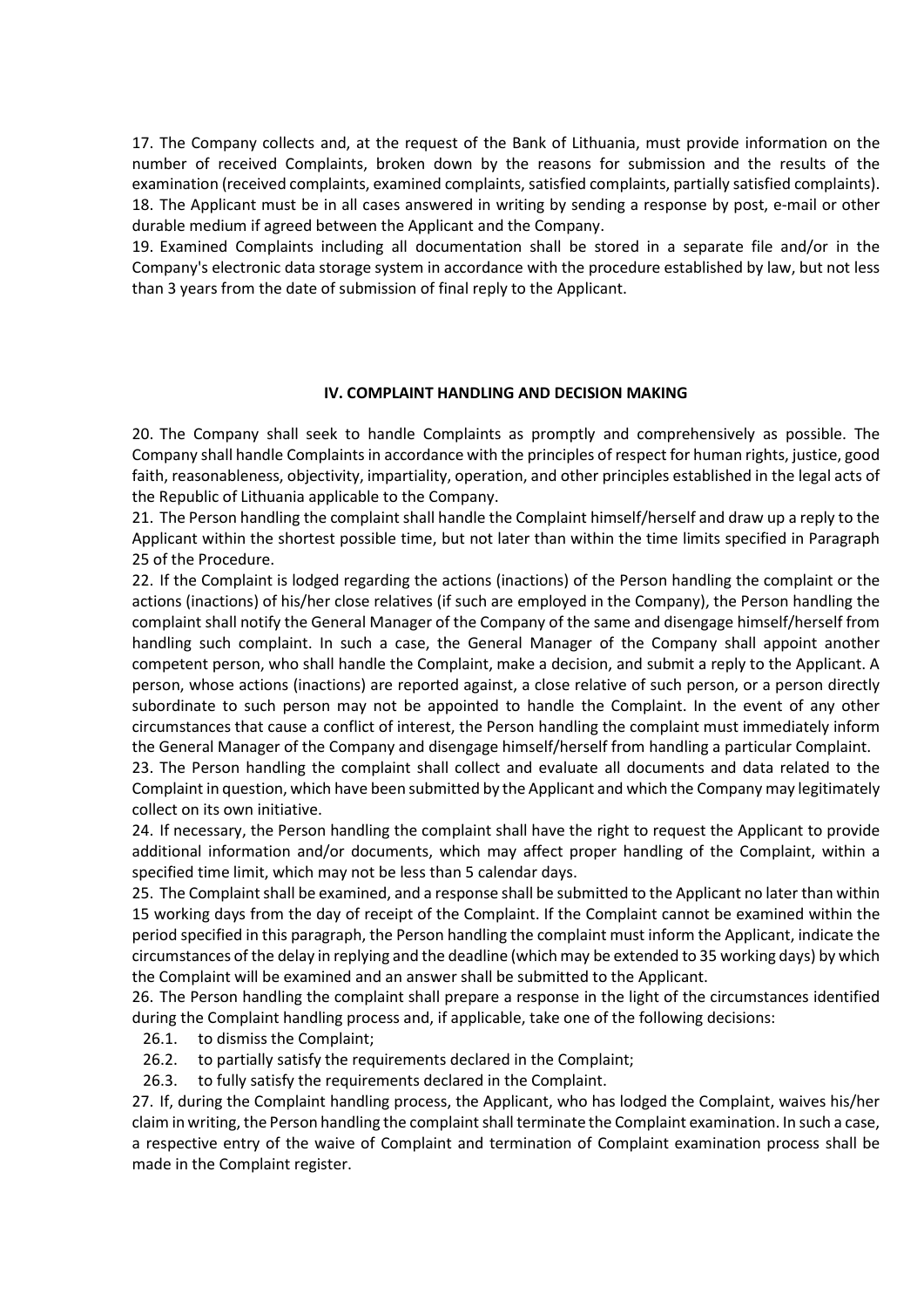28. When the Applicant is provided with the decision specified in clauses 26.1 and 26.2 of the Procedure, the Applicant shall be informed of the reasons for refusing to satisfy the Complaint, other means of protection of the Applicant's interests shall be indicated, including but not limited to Chapter VI of this Procedure.

29. The Applicant must be in all cases answered in writing by sending a response by post, e-mail or other durable medium if agreed between the Applicant and the Company.

30. Examined Complaints including all documentation shall be stored in a separate file and/or in the Company's electronic data storage system in accordance with the procedure established by law, but not less than 3 years from the date of submission of final reply to the Applicant.

31. Complaints flow chart is provided in the Annex No. 1 of this Procedure.

# V. CONTROLLING THE COMPLAINT MANAGEMENT PROCESS

32. The Operation Manager shall perform the control of Complaint management process, monitor and ensure that the Company's Complaint management process is efficient and prompt, and provides his/hers remarks on claim handling process improvement.

33. The Operation Manager shall give suggestions for the amendments and/or supplements to the Complaint handling procedure.

34. In order to ensure smooth Complaint handling process, the Operation Manager shall:

- 34.1. collect and analyze the information on similar complaints to determine the root causes of such complaints and determine the priorities of the causes elimination;
- 34.2. assess whether the root causes of complaints may be eliminated and make suggestions to the General Manager of the Company with respect to addressing the causes of complaints;
- 34.3. assesses whether the underlying cause of certain Complaints may lead to Complaints about other services of the Company;
- 34.4. provide for an action plan to address the root causes of complaints;
- 34.5. analyze the disturbances in the complaint handling process and make suggestions for the improvement of this process;
- 34.6. ensures that information on recurring or systemic reasons for Complaints is provided to the General Manager of the Company on a regular basis;
- 34.7. advise the persons handling the Complaints on uncertainties and issues arising during the Complaint handling process.

35. Having assessed the suggestions made by the Operation Manager or the improvement of Complaint handling process, remedial actions, and elimination of Complaints sources, the General Manager of the Company shall make decisions on the amendments of Complaint handling process and approve the course of actions for the elimination of Complaints sources.

36. Information on the Complaint management process specified in the Paragraph 37 of the Procedure, shall be published by the Company on its website at the address: www.interpaylink.com\_

37. The information provided on the Company's website shall be clear, accurate, relevant and shall include:

- 37.1. the information that the Applicant must indicate in the Complaint (Paragraph 5 of the Procedure);
- 37.2. contact details for submitting the Complaint;
- 37.3. the term within which the Company examines the Complaint;
- 37.4. information on the Applicant's possibility to apply with the Complaint to the competent Complaints review institution (Paragraphs 38 – 41 of the Procedure).

#### VI. COMPLAINT HANDLING AT OTHER COMPETENT COMPLAINT HANDLING INSTITUTIONS

38. If the Applicant is considered to be a Consumer and believes that his/her Complaint has not been addressed properly, he/she shall have the right to apply to the Bank of Lithuania within 1 year. A Complaint may be lodged to the Bank of Lithuania:

- 38.1. through online dispute settlement platform using the E-Government Gateway;
- 38.2. by filling in the Consumer Application Form and sending it to the Financial market supervision service of the Bank of Lithuania at Žalgirio g. 90, LT-09303, Vilnius, E-mail frpt@lb.lt;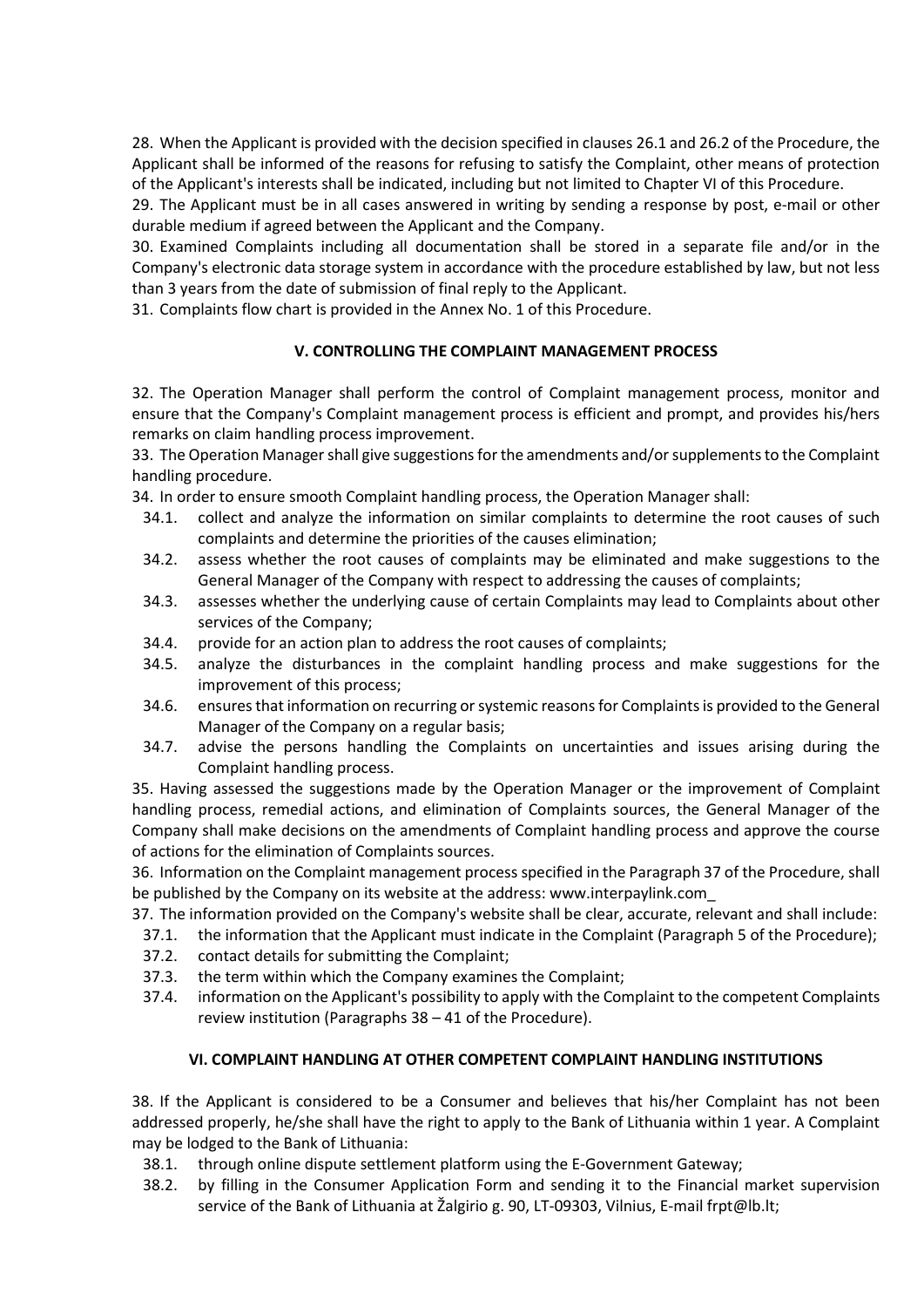38.3. by submitting a Free Form Application and sending it to the Financial market supervision service of the Bank of Lithuania at Žalgirio g. 90, LT-09303, Vilnius Vilnius, E-mail frpt@lb.lt.

39. More information on the procedure for applying to the Bank of Lithuania can be found on: https://www.lb.lt/en/dbc-settle-a-dispute-with-a-financial-service-provider#ex-1-4

40. Before contacting the Bank of Lithuania the Applicant must first address the Company not later than within 3 months from the day the Applicant became aware or ought to have become aware about violation of his/her rights or lawful interests.

41. If the Applicant believes that the Company has violated its rights or legitimate interests in relation to the financial services provided by the Company and/or contracts concluded with the Company, the Applicant may submit a complaint to the Bank of Lithuania, as a supervisory authority. A complaint may be lodged to the Bank of Lithuania:

- 41.1. by posting a written complaint to the mailbox of the Bank of Lithuania at Totorių g. 4 on business days from 7:00 A.M. to 6:00 P.M.;
- 41.2. by mailing to Totorių g. 4, LT-01121 Vilnius;
- 41.3. by emailing to info@lb.lt or pt@lb.lt;
- 41.4. by faxing to (8 5) 268 0038;
- 41.5. by lodging a written complaint at the Bank of Lithuania;
- 41.6. by filling in the electronic link on the website of the Bank of Lithuania.

42. Any Applicant, who believes that his/her complaint has not been dealt with properly, shall have the right to apply to the court of the Republic of Lithuania in the manner prescribed by legal acts of the Republic of Lithuania.

43. If the Applicant is considered to be a Consumer, he/she shall have the right to use Online Dispute Resolution platform (ec.europa.eu/consumers/odr ) that is provided by the European Commission.

### V. FINAL PROVISIONS

44. This Procedure shall come into force from the moment of its approval and it may be amended by the decision of the General Manager of the Company. Amendments and/or supplements to the Procedure shall enter into force on the next day following their adoption. The General Manager of the Company must ensure that the Company's employees are informed in a timely manner of any amendments and/or supplements to the Procedure.

45. The General Manager of the Company is responsible for the implementation of the Procedure, periodic inspection, and evaluation of the effectiveness of the Procedure and takes appropriate measures to correct the deficiencies found.

46. The General Manager of the Company is responsible for proper implementation of the Procedure.